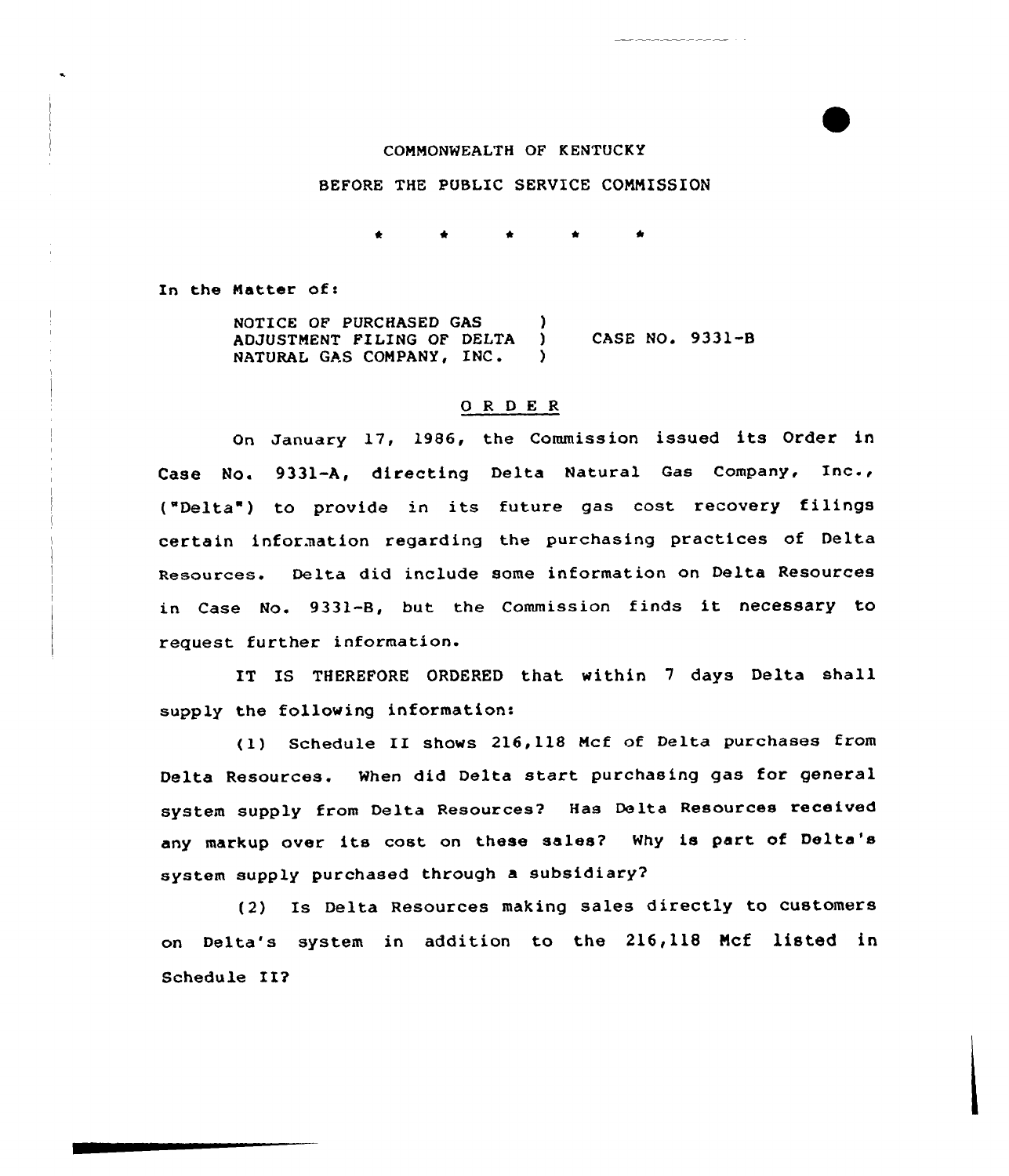(3) Are the personnel that are responsible for purchasing gas for Delta also responsible for Delta Resources' purchases? If so, what internal control procedure is Delta using with regard to the conflict of interest involved in the same personnel purchasing gas for <sup>2</sup> companies? If not, how is Delta Resources staffed and what internal controls separate the operations of Delta from Delta Re sou rces?

(4) What is the significance of Schedule IV, page 2? It appears to be purchases made by Delta Resources for resale to Delta, but the heading is unclear. Provide prices and volumes for any other purchases made by Delta Resources during the period November 1, 1985, to January 31, 1986.

(5) Provide prices and volumes of sales by Delta Resources and separately to all other customers of Delta Resources by month for the 3-month period ended January 31, 1986.

(6) Provide monthly supply volumes per books and cost per books for Delta broken down by source of supply for the quarter ended January 31, 1986.

(7) Refer to Delta's cost of gas for each month in the period ended January 31, 1986, as shown on Schedule IV, page l. For each month identify any Delta Resources purchases of gas for. sale to customers other than Delta. Of these sales, indicate any that were less costly than Delta's most expensive purchases. Provide a calculation showing for each month the extent to which Delta's cost of gas could have been lowered had such lover-cost

 $-2-$